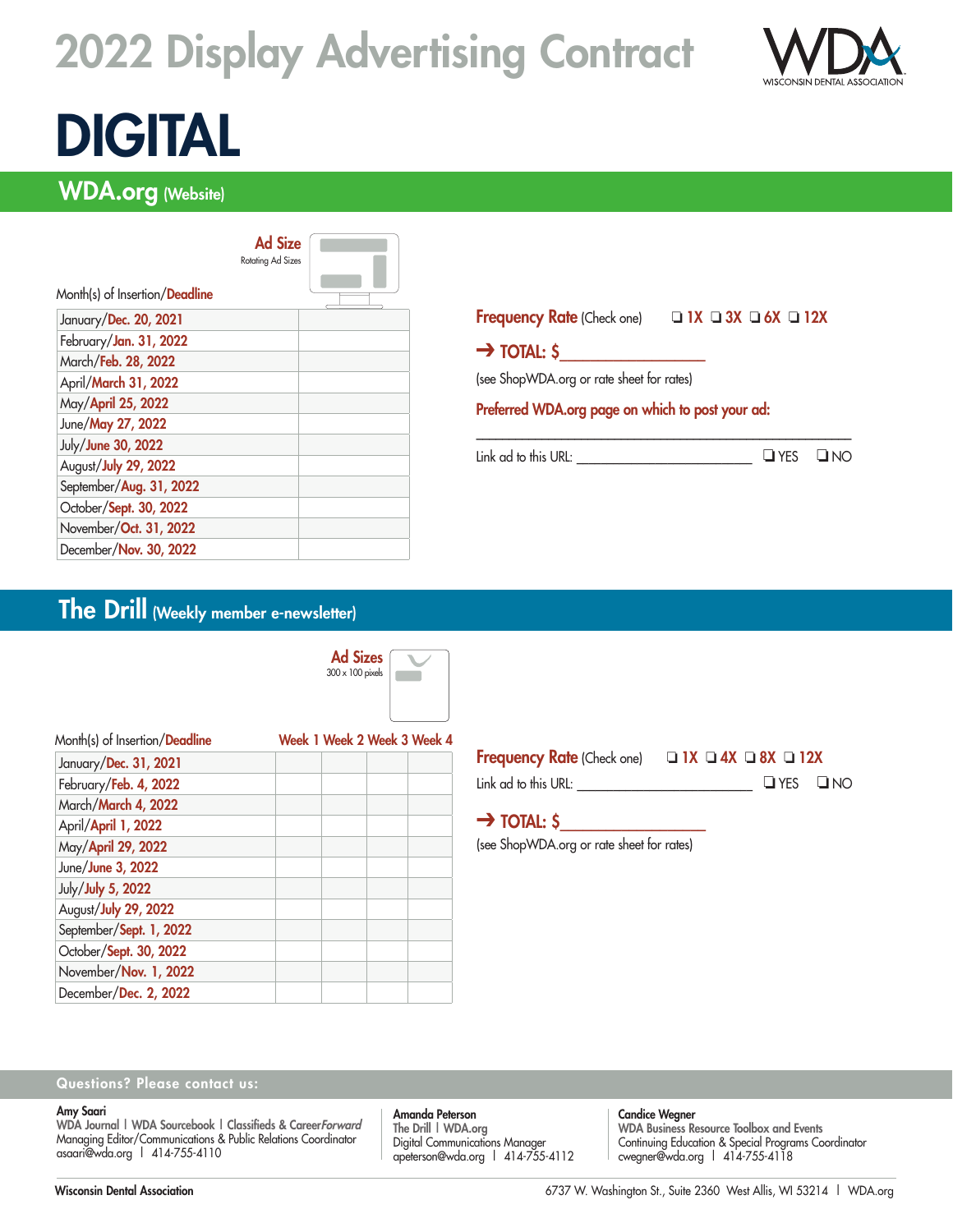# 2022 Display Advertising Contract



# PRINT

# WDA Journal (Members-only Magazine)

|                                     | Quarter-<br>page-V | <b>Ad Sizes</b><br>Quarter-<br>page-H | Half-<br>page | Full-page | <b>PREMIUM</b><br><b>COVER</b><br>Full page                 | <b>PREMIUM</b><br><b>COVER</b><br>Half page |
|-------------------------------------|--------------------|---------------------------------------|---------------|-----------|-------------------------------------------------------------|---------------------------------------------|
| Month(s) of Insertion/Deadline      |                    |                                       |               |           | <b>Inside front</b><br>cover<br><b>Inside back</b><br>cover | <b>Back cover</b>                           |
| January/February 2022/Dec. 29, 2021 |                    |                                       |               |           |                                                             |                                             |
| March/April 2022/Feb. 1, 2022       |                    |                                       |               |           |                                                             |                                             |
| May/June 2022/April 1, 2022         |                    |                                       |               |           |                                                             |                                             |
| July/August 2022/June 1, 2022       |                    |                                       |               |           |                                                             |                                             |
| September/October 2022/Aug. 1, 2022 |                    |                                       |               |           |                                                             |                                             |
| November/December 2022/Oct. 3, 2022 |                    |                                       |               |           |                                                             |                                             |

# Frequency Rate (Check one)  $\Box$  1X  $\Box$  3X

 $Link ad to this URL:$   $\Box$  YES  $\Box$  NO

## New Product/Service Corner\*

My first issue choice is:

\*New Product/Service Corner is granted on first-come, first-served basis

→ TOTAL: \$

# WDA Sourcebook (Member Directory & Practice Guide)

|                                                        | <b>Ad Sizes</b><br>Half-<br>page-H B/W | 4/C | Full-page B/W Half-page-Tab Full-page-Tab Cover-page<br>4/C 4/C 4/C 4/C |  |
|--------------------------------------------------------|----------------------------------------|-----|-------------------------------------------------------------------------|--|
|                                                        |                                        |     |                                                                         |  |
| 2022 Sourcebook/Dec. 29, 2021<br>for payment & artwork |                                        |     |                                                                         |  |

→ TOTAL: \$

 $\Box$  Ink ad to this URL:  $\Box$  YES  $\Box$  NO

Questions? Please contact us:

#### Amy Saari

WDA Journal | WDA Sourcebook | Classifieds & CareerForward Managing Editor/Communications & Public Relations Coordinator asaari@wda.org | 414-755-4110

Amanda Peterson The Drill | WDA.org Digital Communications Manager apeterson@wda.org | 414-755-4112

Candice Wegner WDA Business Resource Toolbox and Events Continuing Education & Special Programs Coordinator cwegner@wda.org | 414-755-4118